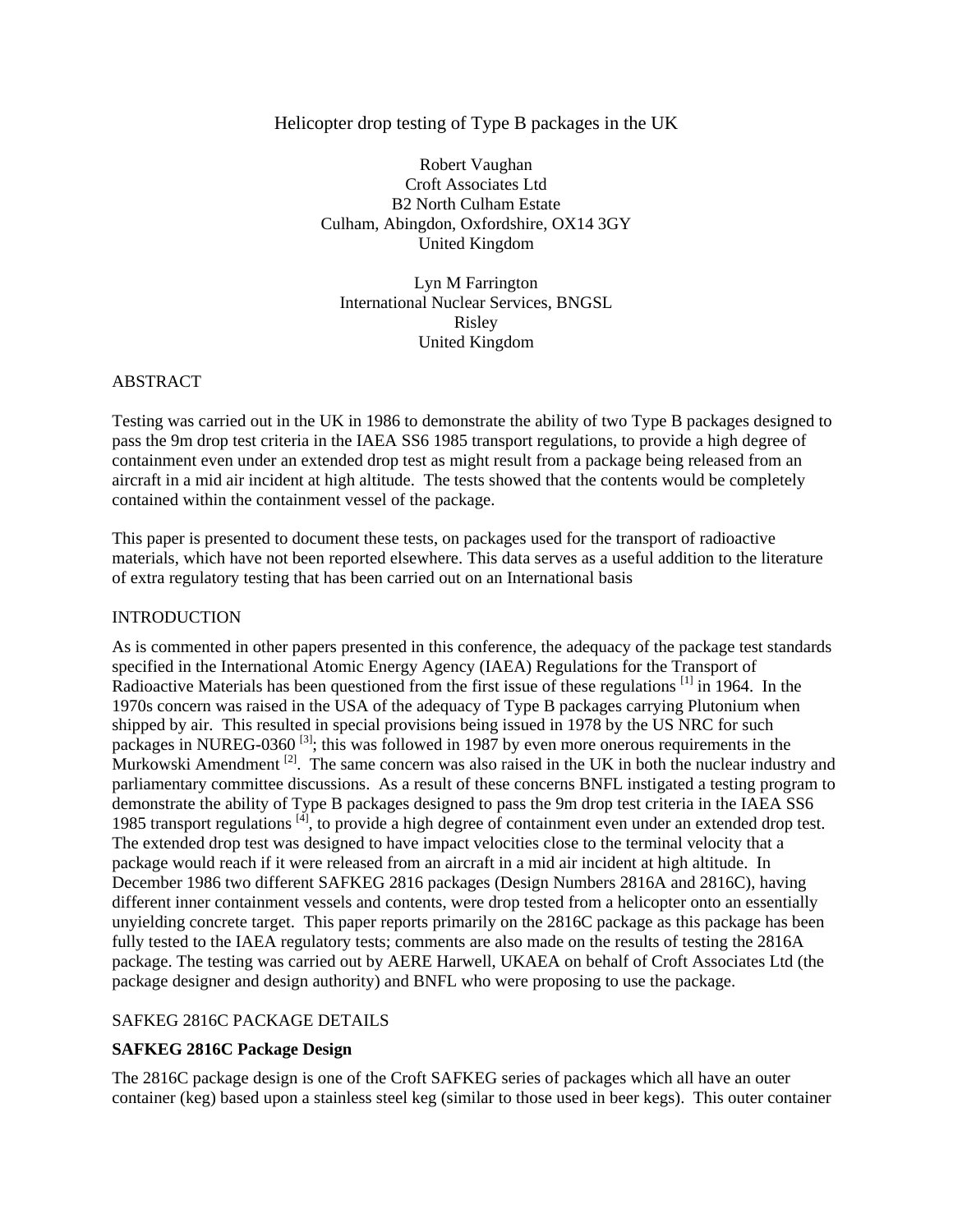is provided with a stainless steel liner, the interspace being filled with TISAF (Thermal Insulating and Shock Absorbing Foam - a phenolic resin blown foam of density 0.45 g/cc). The outer keg carries a single resealable leak-testable stainless steel containment vessel within cork packing. The 2816C package is a general purpose container for the shipment of fissile and non-fissile material in solid (including powder) form. The 2816C packaging consists of a Keg Assembly Design No 2816, carrying a single Containment Vessel (CV) Assembly Design No 2851 within an insulating cork liner. The assembled packaging has an overall length of 1,000 mm and an overall diameter of 425 mm. Calculations and an immersion test have shown that the packaging (without contents) has a density of greater than one. The tare mass of the packaging is nominally 115 kg (excluding contents). The maximum contents mass is 25 kg giving a nominal gross package mass of 140 kg. The major components of the 2816C packaging are shown in Figure 1 and the assembly of the contents of the containment vessel used in the drop tests is shown in Figure 2.



**Figure 1 - SAFKEG Design No 2816C showing the components as assembled for shipment** 

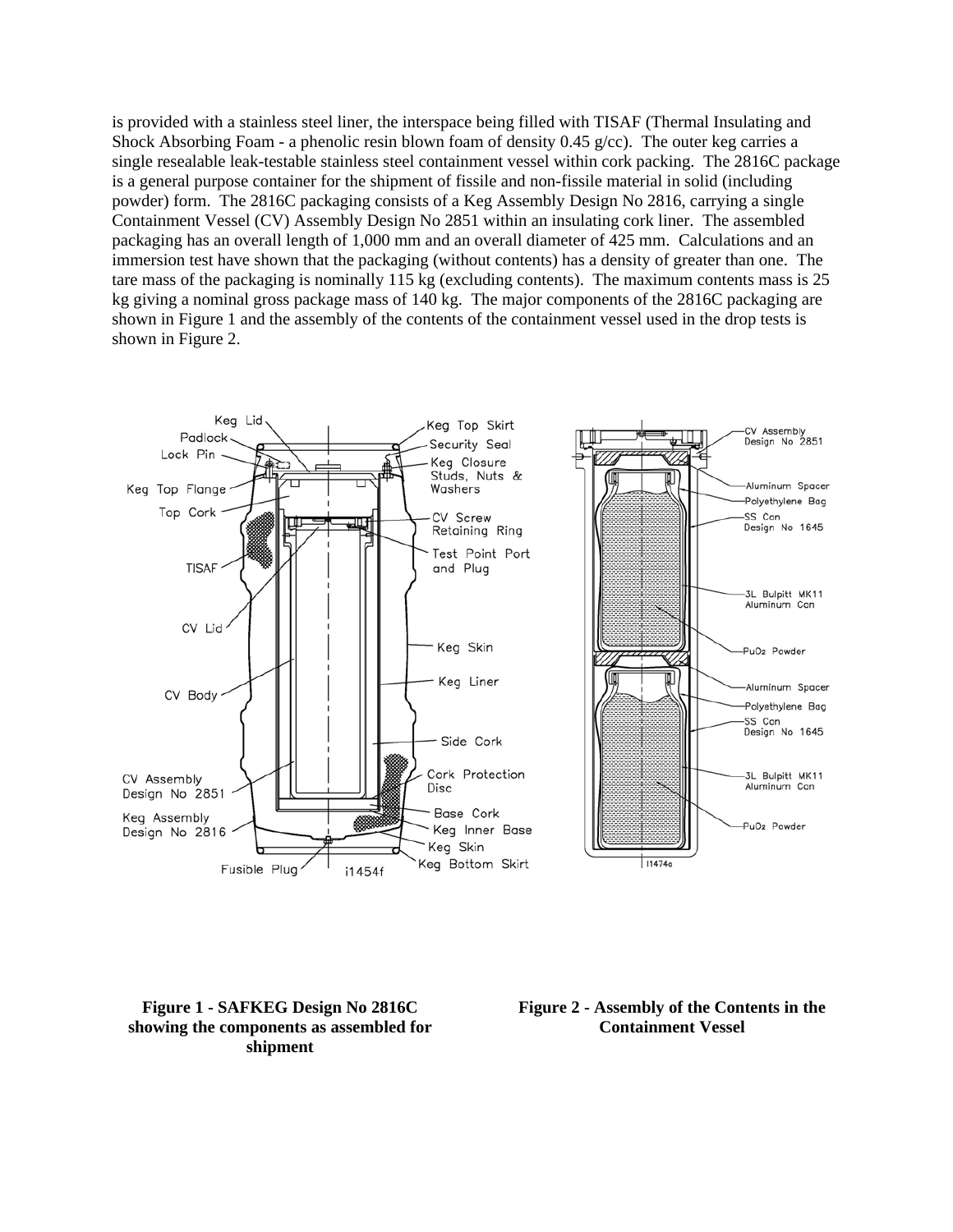| <b>Component</b>             | <b>Colloquial</b><br><b>Name</b>                                   | Design<br>N° / Serial N° | Overall<br>Dim (mm)        | Weight<br>(kg) | Unit/<br>Package |
|------------------------------|--------------------------------------------------------------------|--------------------------|----------------------------|----------------|------------------|
| Outer                        | Keg                                                                | 2816/003                 | Ø 425x1,000                | 67             | One              |
| Inner                        | Containment<br>Vessel                                              | 2851/001                 | Ø 157x645                  | 43             | One              |
| Cork (top, side<br>and base) | Cork Packing-                                                      |                          |                            | 5              | One              |
| Packaging<br>Assembly        | <b>SAFKEG</b>                                                      | 2816C                    | Ø 425x1.000                | 115            | One              |
| Contents                     | SS Storage Can                                                     | 1645<br>Design Code 31   | Ø 153x311<br>(6"x12¼")     | 1.5            | Two              |
|                              | 3L Bulpitt Mk II AI<br>Can<br>(filled with lead)<br>shot and sand) | Design Code 22           | Ø 131x285<br>(5.15"x11.2") | 9              | Two              |
|                              | Al spacers                                                         |                          |                            | Negligible     |                  |
| Total contents               |                                                                    |                          |                            | 21             | One assy         |
| Package                      |                                                                    | 2816C                    |                            | 136            |                  |

The basis of the design of the 2816C packaging is that the outer keg is designed to sacrificially protect the inner containment vessel by deformation of the keg and ablation of the TISAF within the keg. Furthermore, the containment vessel remains completely protected and undamaged (with containment being within regulatory limits) by the keg and cork packing, under both Normal and Accident Conditions of Transport.

# **Test Package**

The SAFKEG 2816C package used in the drop test consisted of the following components (see Figure 3) - this was a standard package unmodified for the tests, excepting only addition of the external painting to facilitate high speed cine and video recording of the package in flight.

The inner 3L Bulpitt Mk II Al Can was completely filled with lead shot and sand with the mix adjusted to achieve a total weight of 9kg and the screw lid tightened down. The can was bagged (in lay-flat polythene 0.0035" thick) before being inserted in the SS Storage Can which was helium filled and the lid welded in place.

Following welding, the SS Storage Can was leak tested at AERE, Harwell in a helium mass spectrometer and found to be leaktight with a leakage rate sensitivity of  $< 1 \times 10^{-10}$  bar cc/s.

## **Test Target**

The target for the drop test was the concrete target area at the Porton Experimental Ground, Porton Down. The target was shown to be essentially unyielding as the concrete surface merely scuffed at the point of impact and there was no cracking of the concrete, indicating minimal energy absorption by the concrete.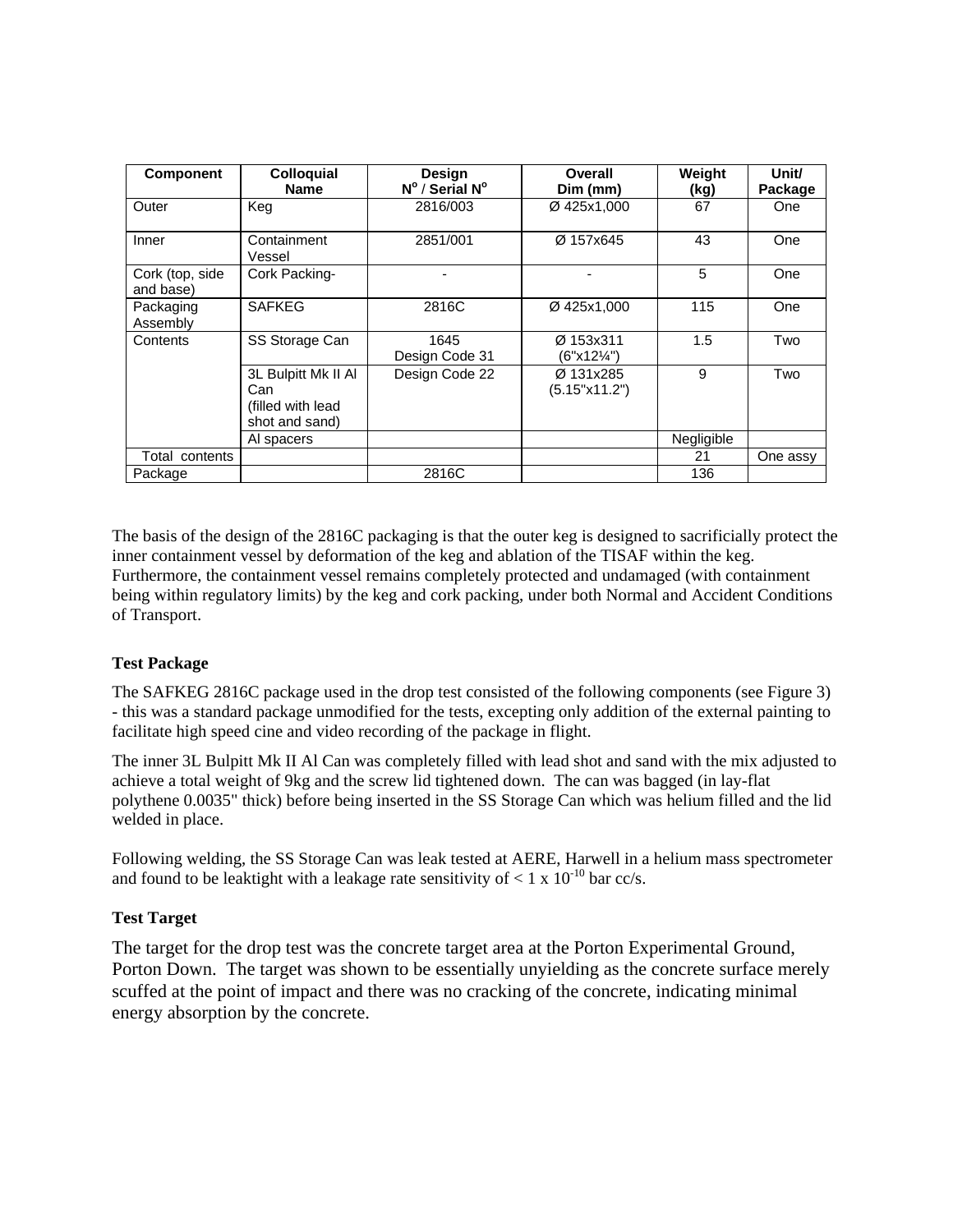

## **Figure 3 - Package 2816C components before assembly for testing**



**Figure 4 - Package 2816C slung from Helicopter before the Drop Test**

# TEST RESULTS

## **Test Drop Data**

The drop test had been intended to be from nominally 600 m (2,000 ft) which would have ensured that the package reached terminal velocity of 81 m/s (265 ft/s) at impact, but low cloud and poor visibility forced the drop to be from 500 m (1,650 ft). The package was dropped with axis horizontal (see Figure 4) but tilted in flight (it did not spin) such that at impact it was in an attitude of  $40^{\circ}$  from horizontal with the closure end (lid end) lower than the closed end. The impact occurred about 18 m (60 ft) from the edge of the concrete target (where the concrete was seen to have not yielded) and the package bounced several times before coming to rest, with the rebound after first impact being about 6 m (20 ft).

The test data for the drop of the SAFKEG 2816C package is given below.

| <b>Parameter</b>                                           | Value                              | <b>Comments</b>                                                                         |
|------------------------------------------------------------|------------------------------------|-----------------------------------------------------------------------------------------|
| Drop height                                                | 500 m (1650 ft)                    |                                                                                         |
| Impact velocity                                            | 75 m/s (245 ft/s, 167 mph)         | About 90% of terminal velocity                                                          |
| Deformation of the package at<br>impact point              | $~100 \text{ mm}$                  |                                                                                         |
| Estimated average impact<br>deceleration                   | $2,700$ g                          | Assessed from stopping distance of ~100<br>mm                                           |
| Leak tests on containment vessel<br>(pressure drop method) | $< 1 \times 10^{-5}$ bar cc/s.     | Same test sensitivity for the leak tests<br>carried out before and after the drop tests |
| Leak tests on SS Storage Can<br>(helium mas spec method)   | $<$ 1 x 10 <sup>-10</sup> bar cc/s | Same test sensitivity for the leak tests<br>carried out before and after the drop tests |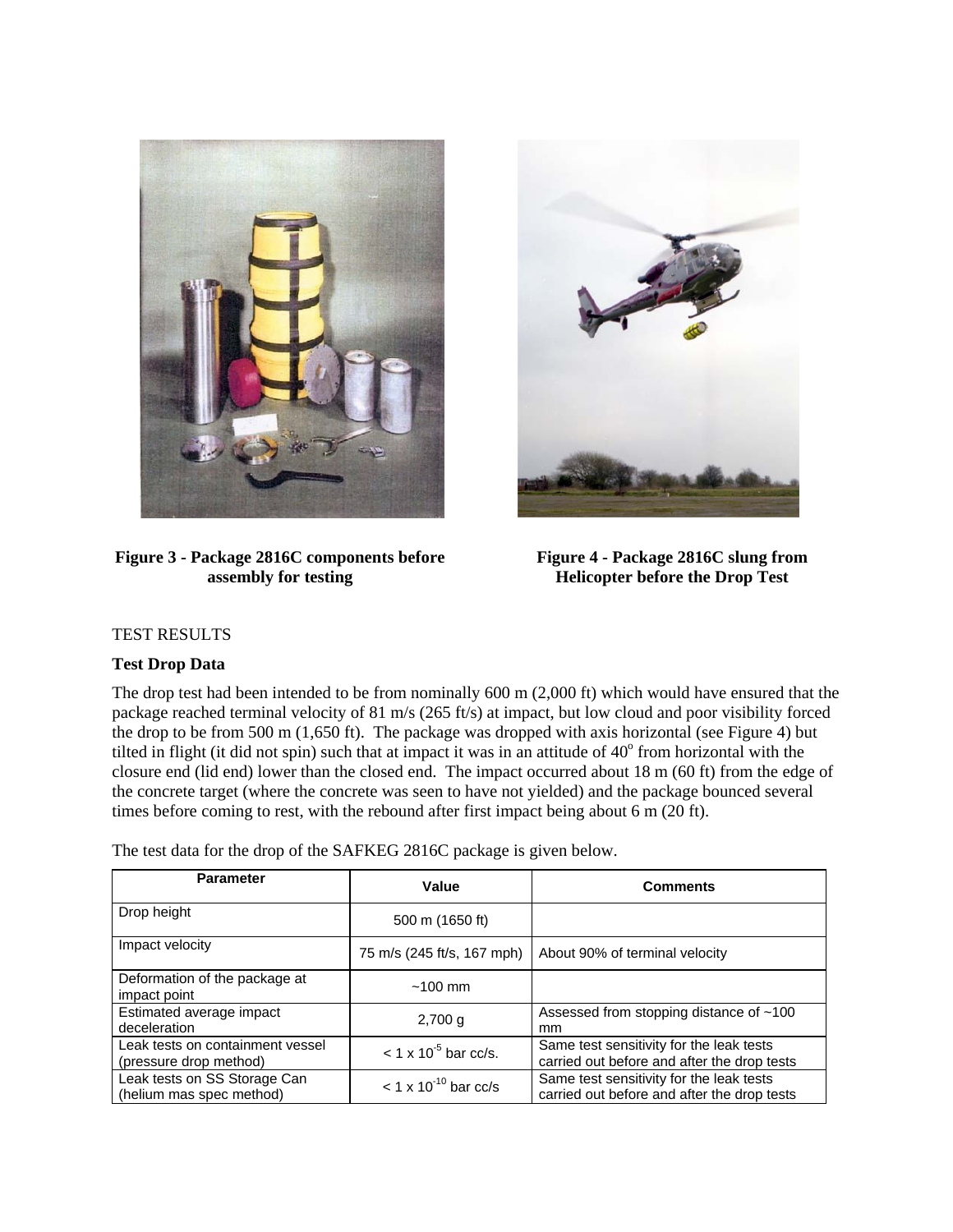#### **Effect of Tests on the Package**

Preliminary examination of the complete package following the test (see Figure 5) showed that the keg was significantly deformed at the point of impact but the lid was retained and the keg completely encased the containment vessel – there was no sign of leakage of the simulated contents. On disassembly, the lid was found to be trapped in place by the top skirt and it had to be levered off in order to remove the containment vessel (see Figure 5). The outer keg had to be cut away in order to remove the containment vessel (see Figure 6).



**Figure 5 - Package 2816C Showing Deformation at Impact Point and Side** 



**Figure 6 - Package 2816C Showing Keg cut away to release the Containment Vessel**

Examination of the containment vessel showed that the body was dented by about 6 mm but there was no other damage to the body (see Figure 7). The head of the containment vessel was found to be severely distorted at the impact point but with the screw ring still holding the lid in place. The steel of the containment vessel although locally plastically deformed, did not show any signs of cracking.

The containment vessel closure was pressure drop leak tested and found to be leaktight with a leakage rate sensitivity of  $\lt 1 \times 10^{-5}$  bar cc/s. This shows that the lid of the containment vessel was still held in place against the seal face of the head of the containment vessel by the screw retaining ring, despite all these components having been deformed in the drop test.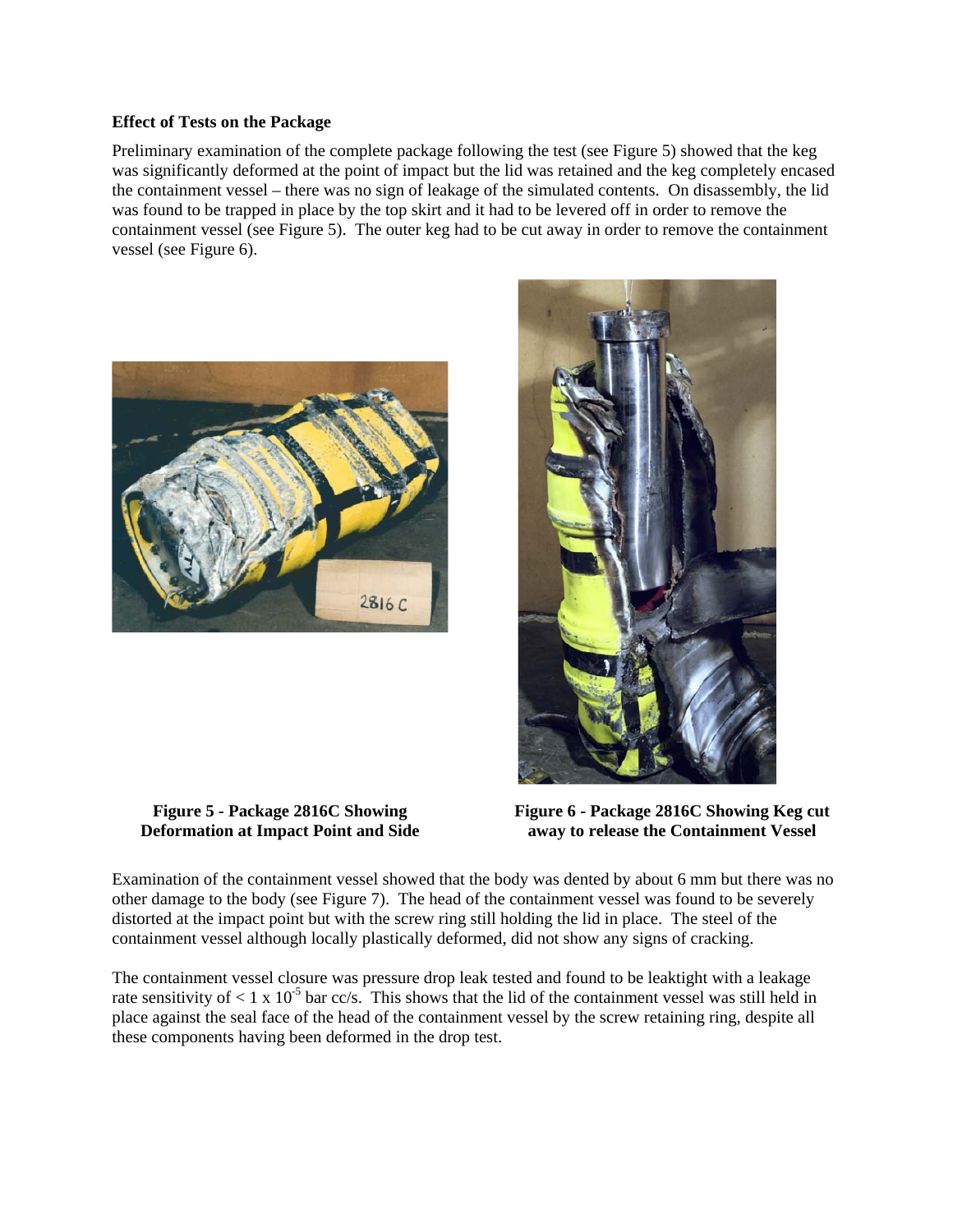Following leak testing of the containment vessel closure, the containment vessel body was sectioned in order to extract and examine the contents, this was necessary as the deformation of the head of the containment vessel prevented removal of the screw ring and lid in the usual way (see Figure 8).

Subsequent to the test reported in this paper, a new Package 2816C was subjected to the full Type B tests; these tests showed that the containment vessel was unaffected by the tests and that the outer keg was only deformed superficially at the point of impact on the target.



**Figure 7 - Containment Vessel 2851 Showing Deformation of the Head and Body** 



**Figure 8 - Contents of Package 2816C Showing the Top of the SS Storage Cans**

## **Effect of Tests on the Package Contents**

Following removal from the containment vessel, examination of the SS Storage Cans showed that they were intact. The welded closure of both SS Storage Cans were seen to have only local deformation with no sign of other damage. It was evident that the aluminium spacers, which were seen to be only marked by the test, had provided protection to the head of the SS Storage Can. It was noted that a small buckle had been caused near the top of can # 1 (which was the upper can), presumably caused by the loading placed on can # 1 by can # 2 at impact.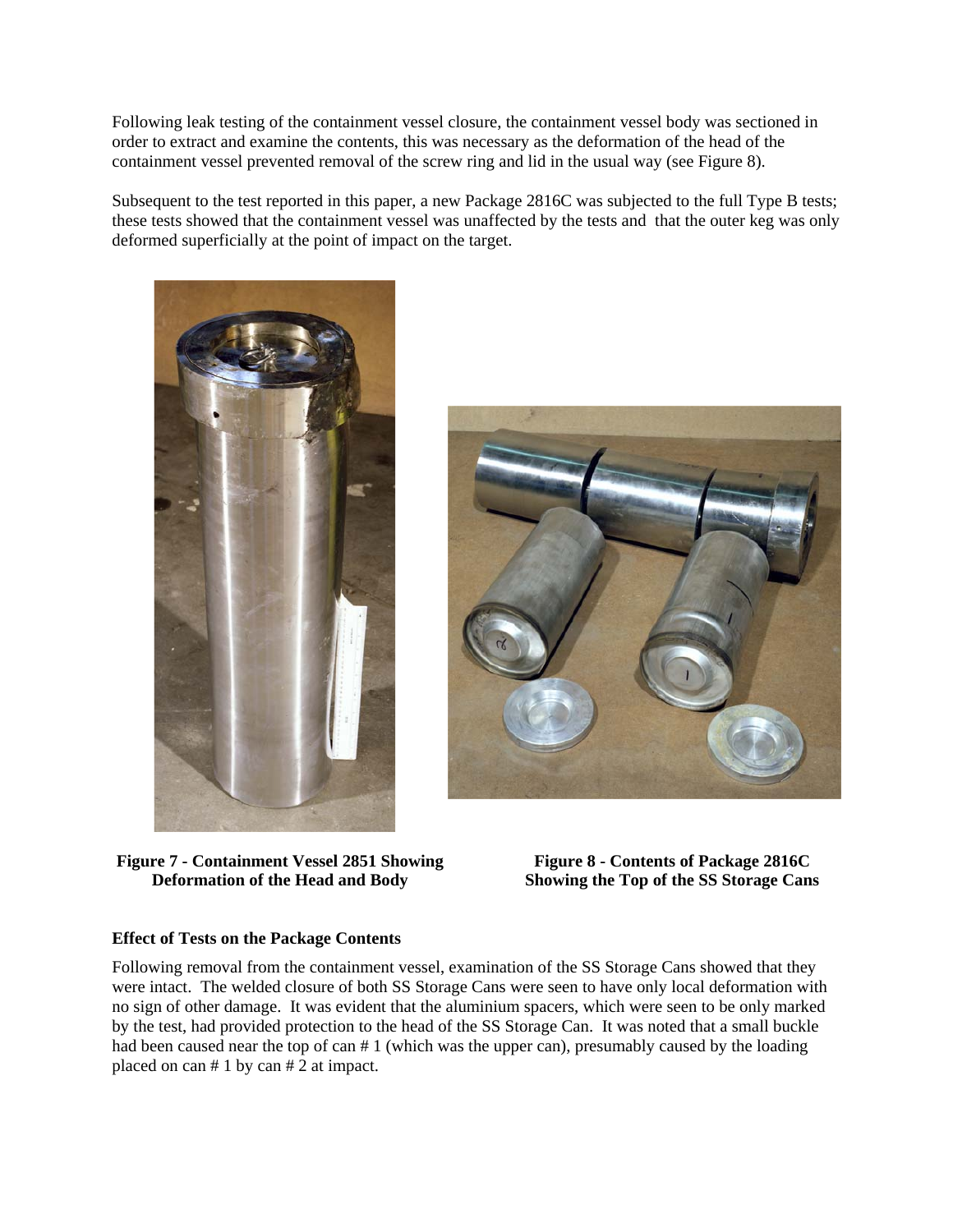The base of the SS Storage Cans were also deformed but not otherwise damaged with no sign of tearing or penetration. The base of can # 1 was indented by the aluminium spacer by about 3 mm. The side of can # 2 (near the base) was flattened - this is attributed to the secondary impact following the primary impact in the drop test in which the base end of the keg impacted the target.

The damage to both SS Storage Cans was of a nature that would not be expected to affect containment. Both the SS Storage Cans were leak tested at AERE, Harwell in a helium mass spectrometer and found to be leaktight with a leakage rate sensitivity of  $\lt 1 \times 10^{-10}$  bar cc/s (the same as before the drop test).

Following leak testing of the SS Storage Cans the top can # 1 was stored, without opening it, for future display or examination. The base of the SS Storage Can # 2 was sawn through, the polythene bagging cut, and the 3L Bulpitt Mk II Al Can removed.

Close examination of the 3L Bulpitt Mk II Al  $# 2$  showed that, although it was dented on the side near the base, there was no other damage, with no spillage of the contents and no damage likely to cause loss of containment (see Figure 9).



**Figure 9 - Package 2816C Showing the Condition of the 3L Bulpitt Mk II Al Can following the Drop Test** 

## SAFKEG 2816A PACKAGE DETAILS

## **SAFKEG 2816A Package Design**

The 2816A package design is similar in design to the 2816C package having a slightly shorter keg and smaller diameter containment vessel. The 2816A package is also a general purpose container for the shipment of fissile and non-fissile material in solid (including powder) form. The 2816A packaging consists of a Keg Assembly Design No 2816, carrying a single containment vessel assembly Design No 2817 within an insulating cork liner. The assembled packaging has an overall length of 910 mm and an overall diameter of 425 mm. Calculations and an immersion test have shown that the packaging (without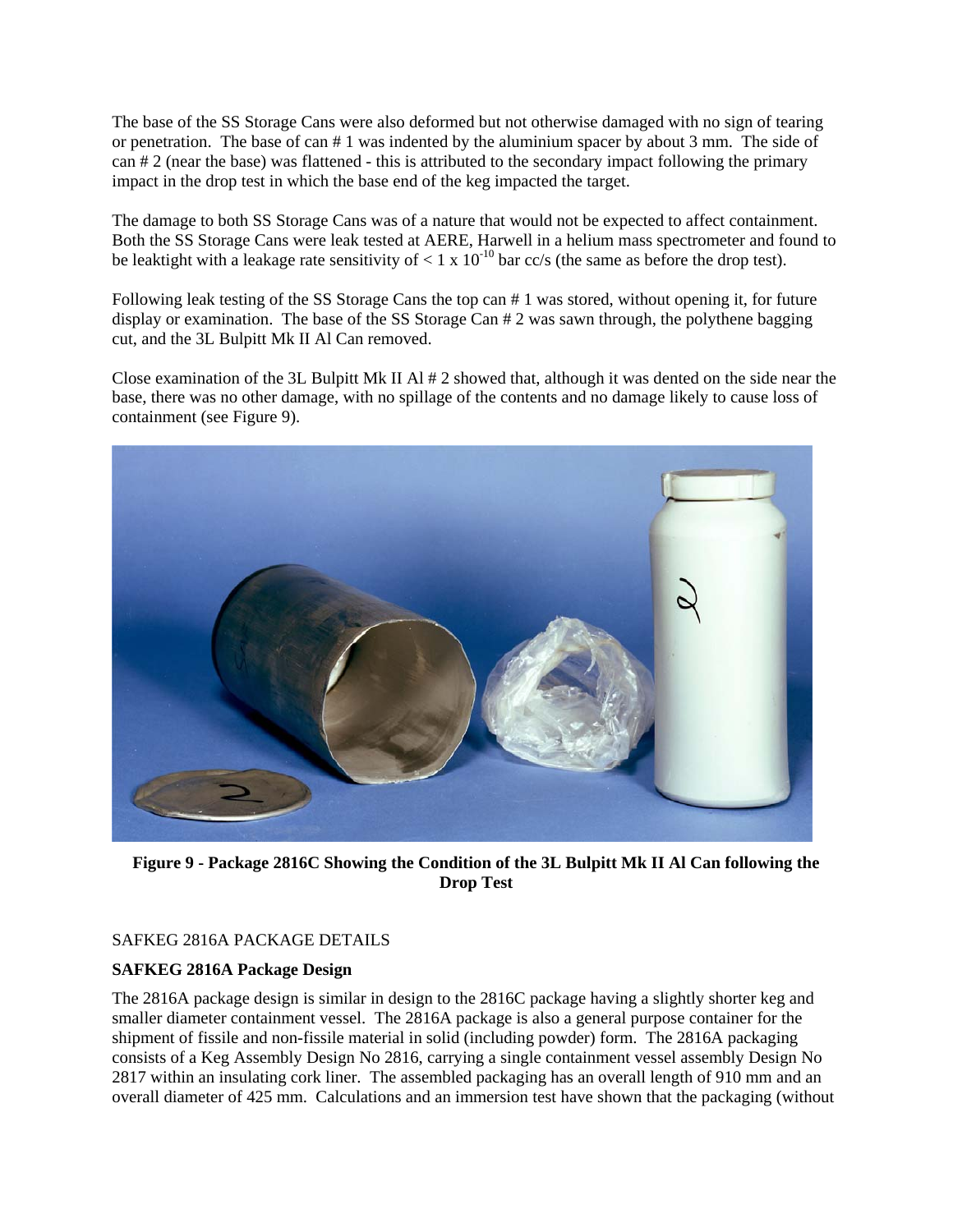contents) has a density of greater than one. The tare mass of the packaging is nominally 86 kg (excluding contents). The maximum contents mass is 10 kg giving a nominal gross package mass of 96 kg. The major components of the 2816C packaging are shown in Figures 10 and 11.





**Figure 10 - SAFKEG Design No 2816A showing components and primary containers**

**Figure 11 - SAFKEG Design No 2816A showing the components as assembled for shipment**

| <b>Component</b>             | <b>Colloquial</b><br><b>Name</b> | Design<br>$N^{\circ}$ / Serial $N^{\circ}$ | Overall<br>Dim (mm)                               | Weight<br>(kg) | Unit/<br>Package |
|------------------------------|----------------------------------|--------------------------------------------|---------------------------------------------------|----------------|------------------|
| Outer                        | Keg                              | 2816/002                                   | Ø425x910                                          | 67             | One              |
| Inner                        | Containment<br>Vessel            | 2817/001                                   | Ø 148x654                                         | 15             | One              |
| Cork (top, side<br>and base) | Cork Packing-                    |                                            | $\blacksquare$                                    | 4              | One              |
| Packaging<br>Assembly        | <b>SAFKEG</b>                    | 2816A                                      | Ø425x910                                          | 86             | One              |
| Contents                     | <b>Tinplate Can</b>              | 0564                                       | Ø 89x191<br>$(3\frac{1}{2}$ " x7 $\frac{1}{2}$ ") | Negligible     | Three            |
|                              | Centering<br>plywood sleeves     |                                            |                                                   |                |                  |
| Total contents               |                                  |                                            |                                                   | 6              | One assy         |
| Package                      |                                  | 2816A                                      |                                                   | 93             |                  |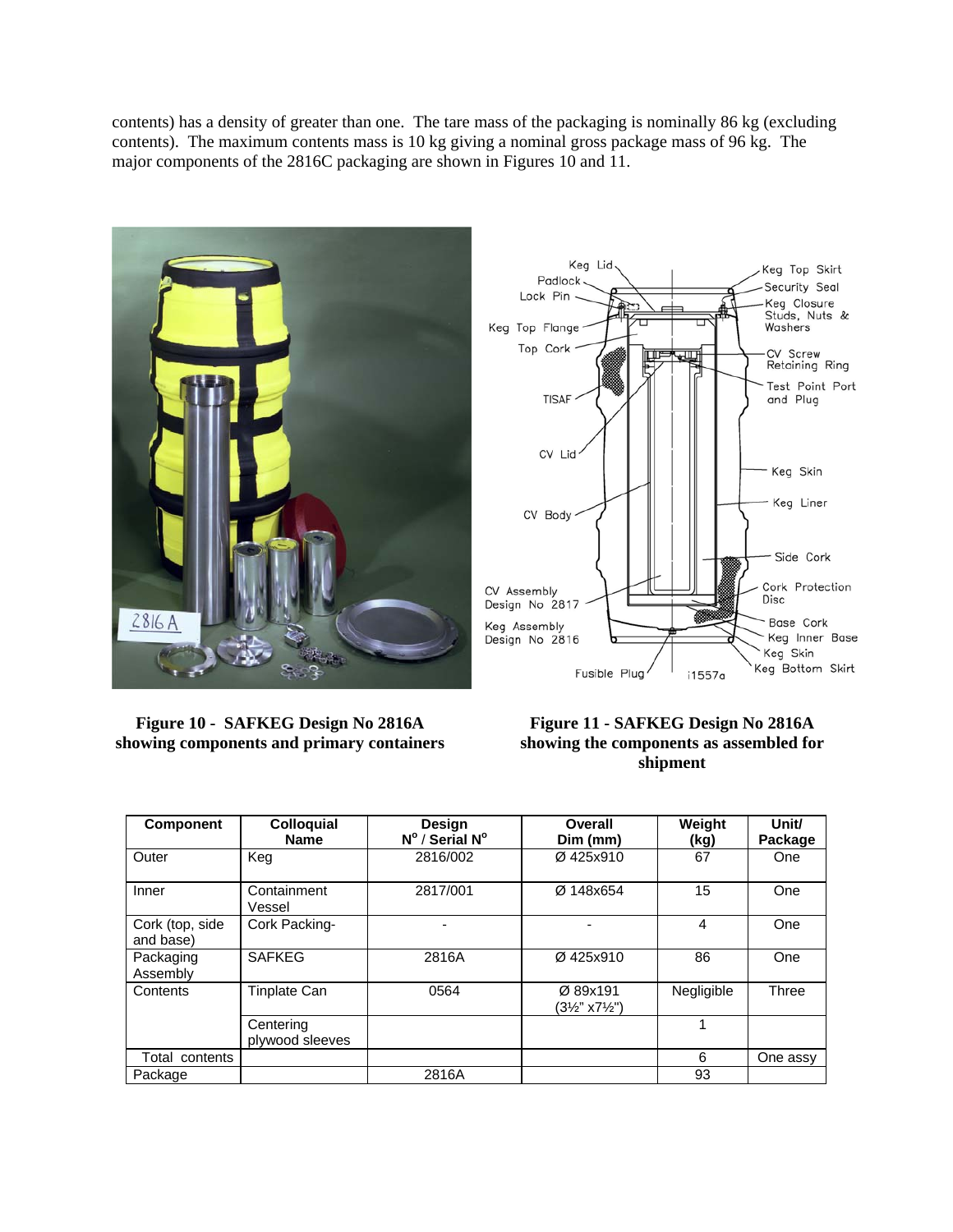#### **Test Package**

The SAFKEG 2816A package used in the drop test consisted of the above components (see Figures 11) this was a standard package unmodified for the tests, excepting only addition of the external painting to facilitate high speed cine and video recording of the package in flight.

The inner tinplate cans were completely filled with lead shot and sand with the mix adjusted to achieve a total weight of 6kg. Following sealing the lid, the tinplate cans were leak tested at AERE, Harwell by bubble immersion testing and found to be leaktight with a leakage rate sensitivity of  $< 1 \times 10^{-5}$  bar cc/s.

#### TEST RESULTS

## **Test Drop Data**

The drop test was carried out on the same target as that used for the 2816C tests. The drop test had been intended to be from nominally 600 m (2,000 ft) which would have ensured that the package reached terminal velocity of 61 m/s (200 ft/s) at impact, but low cloud and poor visibility forced the drop to be from 500 m (1,650 ft). The package was dropped with axis horizontal but tilted in flight (it did not spin) such that at impact it was in an attitude of  $40^{\circ}$  from horizontal with the closure end lower than the closed end. The impact occurred near the centre of the concrete target and the package bounced several times before coming to rest, with the vertical rebound after first impact being about 6 m (20 ft).

| <b>Parameter</b>                                           | Value                             | <b>Comments</b>                                                                         |
|------------------------------------------------------------|-----------------------------------|-----------------------------------------------------------------------------------------|
| Drop height                                                | 335 m (1,100 ft)                  |                                                                                         |
| Impact velocity                                            | 61 m/s (200 ft/s, 136 mph)        | About 80% of terminal velocity                                                          |
| Deformation of the package at<br>impact point              | $~100 \text{ mm}$                 |                                                                                         |
| Estimated average impact<br>deceleration                   | 1,800 g                           | Assessed from stopping distance of ~100<br>mm                                           |
| Leak tests on containment vessel<br>(pressure drop method) | $< 1 \times 10^{-5}$ bar cc/s.    | Same test sensitivity for the leak tests<br>carried out before and after the drop tests |
| Leak tests on tinplate can                                 | $<$ 1 x 10 <sup>-5</sup> bar cc/s | Same test sensitivity for the leak tests<br>carried out before and after the drop tests |

The test data for the drop of the SAFKEG 2816A package is given below.

## **Effect of Tests on the Package**

Preliminary examination of the complete package following the test showed that the keg was severely deformed at the point of impact but the lid was retained and the keg completely encased the containment vessel – there was no sign of leakage of the simulated contents. On disassembly, the containment vessel had to be jacked out of the outer keg as it was pinched in place by the deformed keg pressing the cork onto the containment vessel body, but the keg did not have to be cut away (see Figure 12).

Examination of the containment vessel showed that the body was slightly bent but there was no other damage to the body (see Figure 13). The head of the containment vessel was found to be severely distorted at the impact point but with the screw ring still holding the lid in place. The steel of the containment vessel although deformed and locally plastically deformed, did not show any signs of cracking.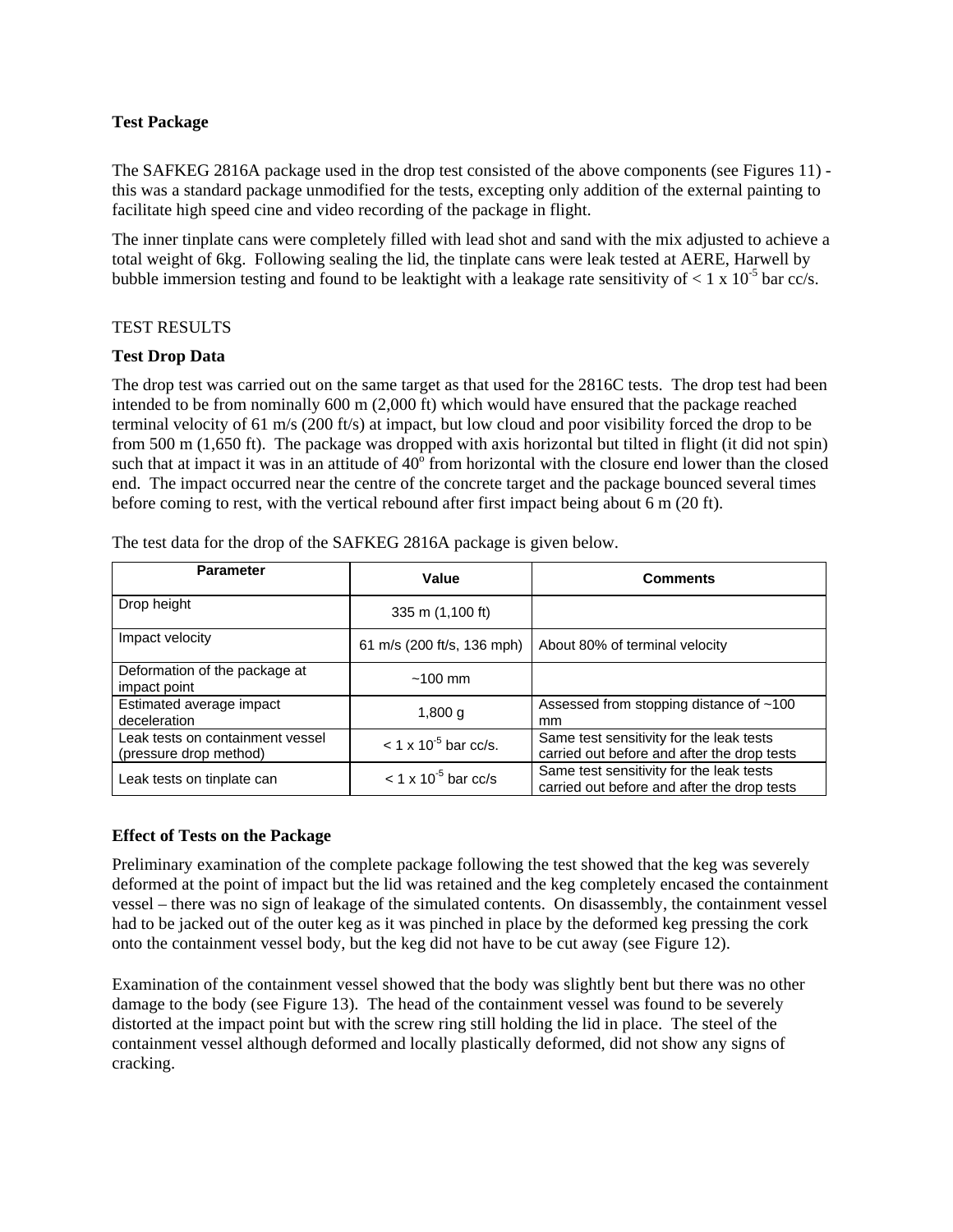The containment vessel closure was pressure drop leak tested and found to be leaktight with a leakage rate sensitivity of  $\lt 1 \times 10^{-5}$  bar cc/s. This shows that the lid of the containment vessel was still held in place against the seal face of the head of the containment vessel by the screw retaining ring, despite all these components having been deformed in the drop test.

Following leak testing of the containment vessel closure, the containment vessel body was sectioned in order to extract and examine the contents, this was necessary as the deformation of the head of the containment vessel prevented removal of the screw ring and lid in the usual way (see Figure 13).





## **Figure 12 - SAFKEG Design No 2816C Figure 13 - Package 2816A Showing the Condition of the tinplate can following the Drop Test**

# **Effect of Tests on the Package Contents**

Following removal from the containment vessel, examination of the tinplate cans showed that there were intact, albeit with some crumpling but no splitting or breaches and no visible powder leakage. All three tinplate cans were leak tested at AERE, Harwell by bubble immersion testing and found to be leaktight with a leakage rate sensitivity of  $< 1 \times 10^{-5}$  bar cc/s (the same as before the drop test).

# **CONCLUSIONS**

The drop test of a 2816C package from a helicopter onto the concrete target demonstrated that the 2816C package provided complete containment of the contents which simulated radioactive material in powder form. In fact, all three containment barriers, the inner 3L Bulpitt Mk II Al Can, the SS Storage Can, and the containment vessel Design No 2851, provided complete containment with the inner 3L Bulpitt Mk II Al Can showing no damage likely to cause leakage (and no actual leakage) and the SS Storage Can and containment vessel Design No 2851 being leak tight to the same sensitivities as for the leak test before the drop test. Thus the containment vessel Design No 2851 was shown to provide complete containment to